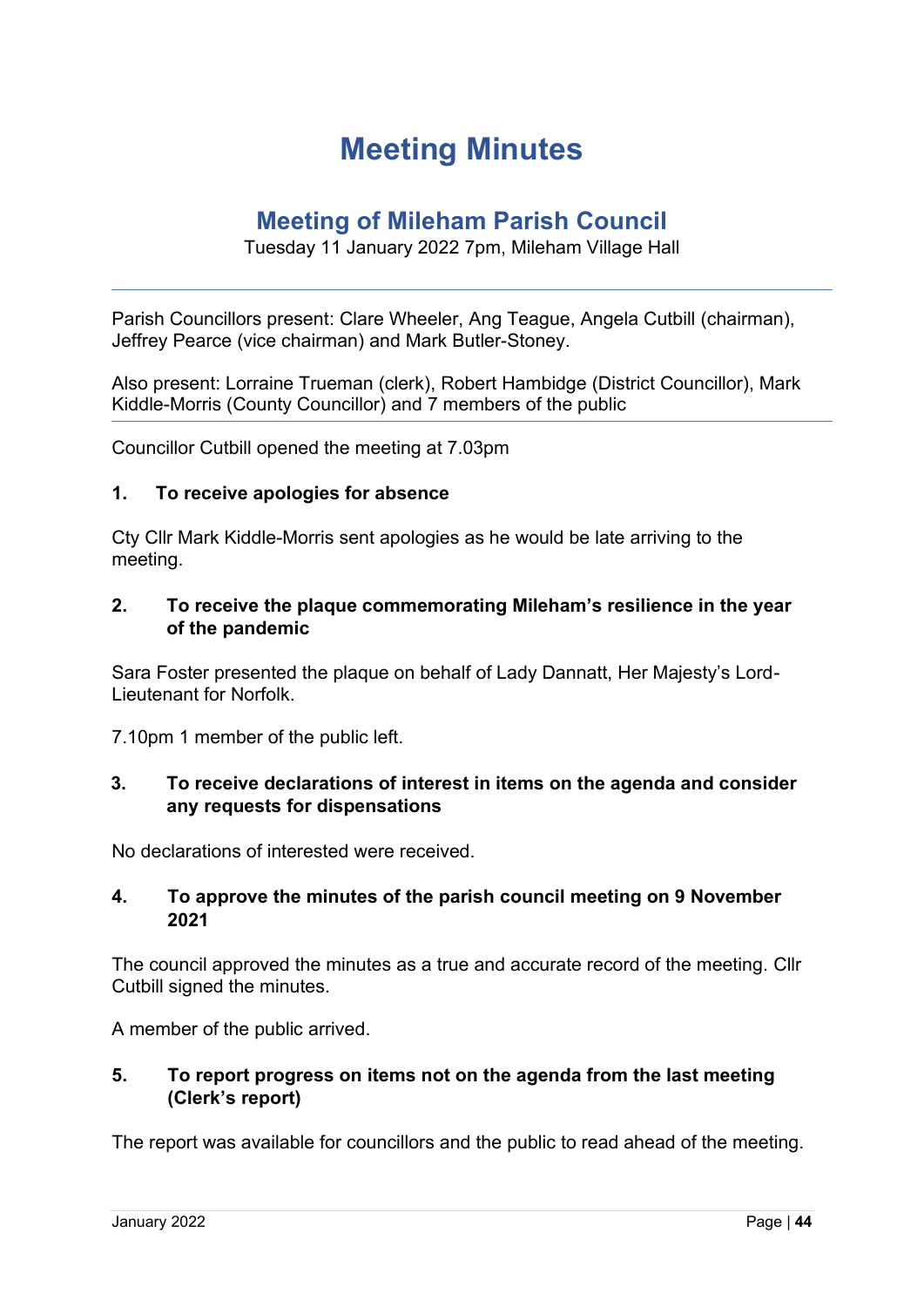Cllr Butler-Stony arrived.

#### **6. Open forum for Public Participation: an opportunity to hear from members of the public and County and District Councillors**

Dist Cllr Hambidge is the new District Councillor, he invited the council to ask questions and he would try to find the answers.

Cty Cllr Kiddle-Morris arrived.

A resident commented on the pavement between Park Farm and Church Cottages, and outside Old Hall Farm. It is believed these pavements have narrowed due to bank erosion. **Action:** Cty Cllr Kiddle-Morris agreed to investigate.

A resident added that the trod around the triangle of grass towards Tittleshall has flooded.

The clerk had been contacted by a resident raising concerns about a broken stile and bridge on FP4. **Action:** the clerk to report this to Norfolk County Council. A resident highlighted the pavement past the village hall had been dug up but the repair was uneven. **Action:** the clerk to report this to Highways and advise Cty Cllr Kiddle- Morris the reference number.

Cllr Pearce had been contacted about litter picking. **Action:** the clerk to ask Breckland District Council if the litter picking equipment was available.

A representative from the Village Charities gave a report following a meeting of the trustees on 6 December. A discussion took place about the fuel allotments (also called Mileham Common). The representative confirmed they were not looking for any support from the Parish Council.

Cty Cllr Kiddle-Morris spoke about the possible transfer of trusteeship of Mileham Free School Charity to the Parish Council. He had requested further information about the transfer but this had not been made available.

#### **7. Footpath and verges**

#### **7.1 To agree action to be taken to improve footpath by Park Farm**

This point had been discussed under item 6.

#### **7.2 To receive an update and agree next steps on the glass along Litcham Road**

The clerk advised she had written to the resident in November but received no response. **Action:** Cty Cllr Kiddle-Morris will find out who owns the strip of land. This is expected to take approx. 6 weeks

#### **7.3 To receive an update on the parking on the grass verge on Litcham Road/Claxton Close (information only)**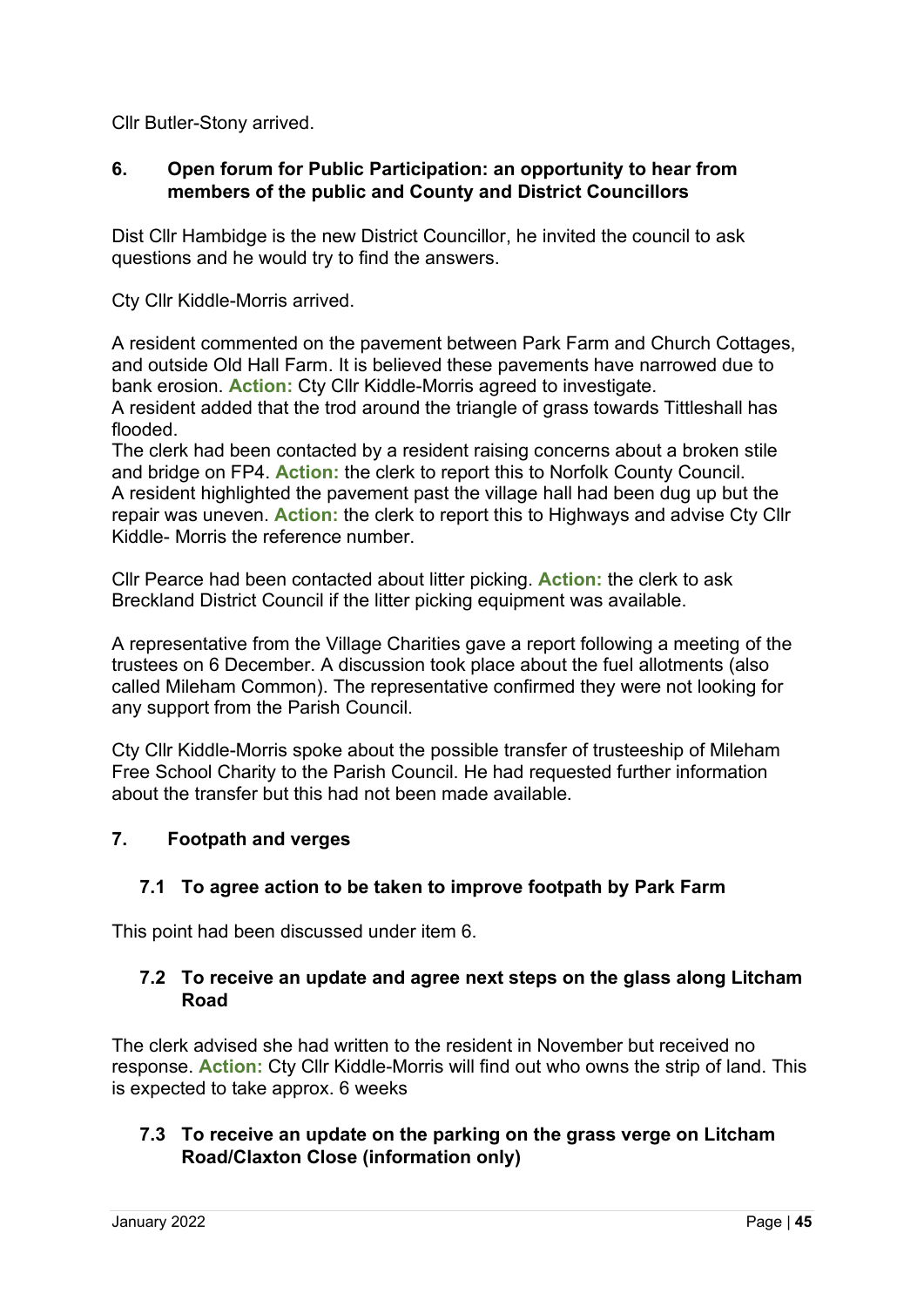The clerk advised that she had been contacted by a resident about the parking on the grass verge at Litcham Road/Claxton Close. Cllr Wheeler had already spoken to the owner of the vehicle who has advised they are trying to resolve the issue. The councillors noted the van had stopped parking on the verge and replaced by a car. This allows better visibility of the SAM2 sign, although visibility is still difficult when leaving Claxton Close. Cllr Wheeler advised the owner is trying to resolve the issue and hope to do so in the Spring.

#### **8. Flooding**

#### **8.1 To receive a report on the meeting with Anglian Water and the tests carried out (information only)**

Cllrs Butler-Stoney and Teague had met with the Anglian Water representative who carried out a dye test at Burghwood Drive. This showed the water flowed South. They asked about the backflush but the representative could not offer any support on this matter. **Action:** Cty Cllr Kiddle-Morris agreed to speak to Anglian Water.

#### **8.2 To discuss and agree action on latest flooding**

The culvert under Tittleshall Road had become blocked and caused flooding along the road. Cllr Butler-Stoney, is the landowner, and has cleared the culvert. He will look into a longer-term solution with the aim to reduce the flooding.

#### **8.3 Innovation Resilience Fund "Reclaim the Rain" (information only)**

The councillors noted the fund.

#### **9. Planning**

#### **9.1 New applications**

There were no new planning applications.

#### **9.2 Decisions**

There were no new decisions.

Cty Cllr Kiddle-Morris left the meeting.

#### **10. Clerk hours**

#### **10.1 To agree clerk's overtime for Q3**

The council AGREED to pay the clerk the additional hours worked.

#### **10.2 To agree increasing clerk's contracted weekly hours from 4 per week**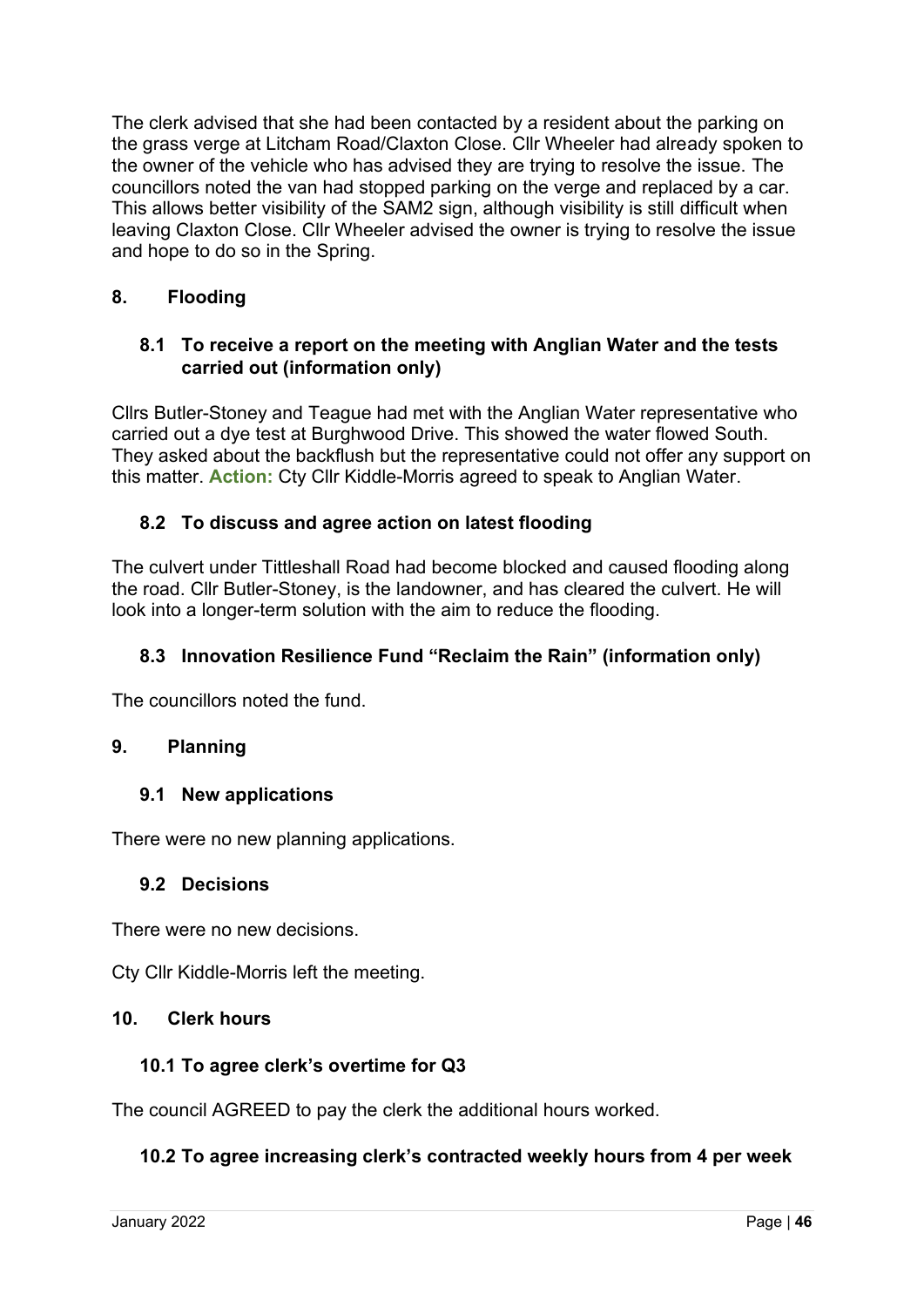The clerk proposed that her weekly hours increase based on actual hours worked. This would result in weekly hours increasing from 4 to 7. She highlighted that this would not be sufficient if there was an increase in project work. The council AGREED to increase weekly hours to 7. **Action:** the clerk to update the contract of employment.

#### **11. Finance**

#### **11.1 To receive a report on internal mid-year review and agree proposed improvements**

Cllr Pearce had carried out a mid-year review. The report was available to councillors ahead of the meeting. Cllr Cutbill thanked Cllr Pearce for the comprehensive report.

#### **11.2 To approve the payment list**

The council **APPROVED** the payment list as detailed below.

8.29pm 2 members of the public left.

#### **11.3 To receive and discuss Q3 finance review**

The clerk highlighted the overspend in employment, admin and maintenance costs and an under spend in projects.

#### **11.4 To receive an update on the bank account switch (information only)**

Barclays had still not charged correspondence address meaning the switch, to Unity Bank, could not be completed. The councillors asked to discuss this next month.

#### **11.5 To agree 2022-23 budget**

Version 2 of the budget was available to councillors and the public ahead of the meeting. The clerk summarised the changes between this draft and the one discussed in November. The council AGREED the budget.

#### **12. 2022/23 Parish Council meetings**

#### **12.1 To agree dates for 2022/23 Parish Council meetings, including annual meetings**

To improve the timing of communications with residents, the council discussed moving the meeting dates to reduce the time between the meeting and the publication of the Church & Village magazine. The council AGREED to hold the meetings on the last Tuesday of the month from April, provided the village hall was available. It was also AGREED not to hold meetings in August and December. **Action:** the clerk to contact the village hall and check availability.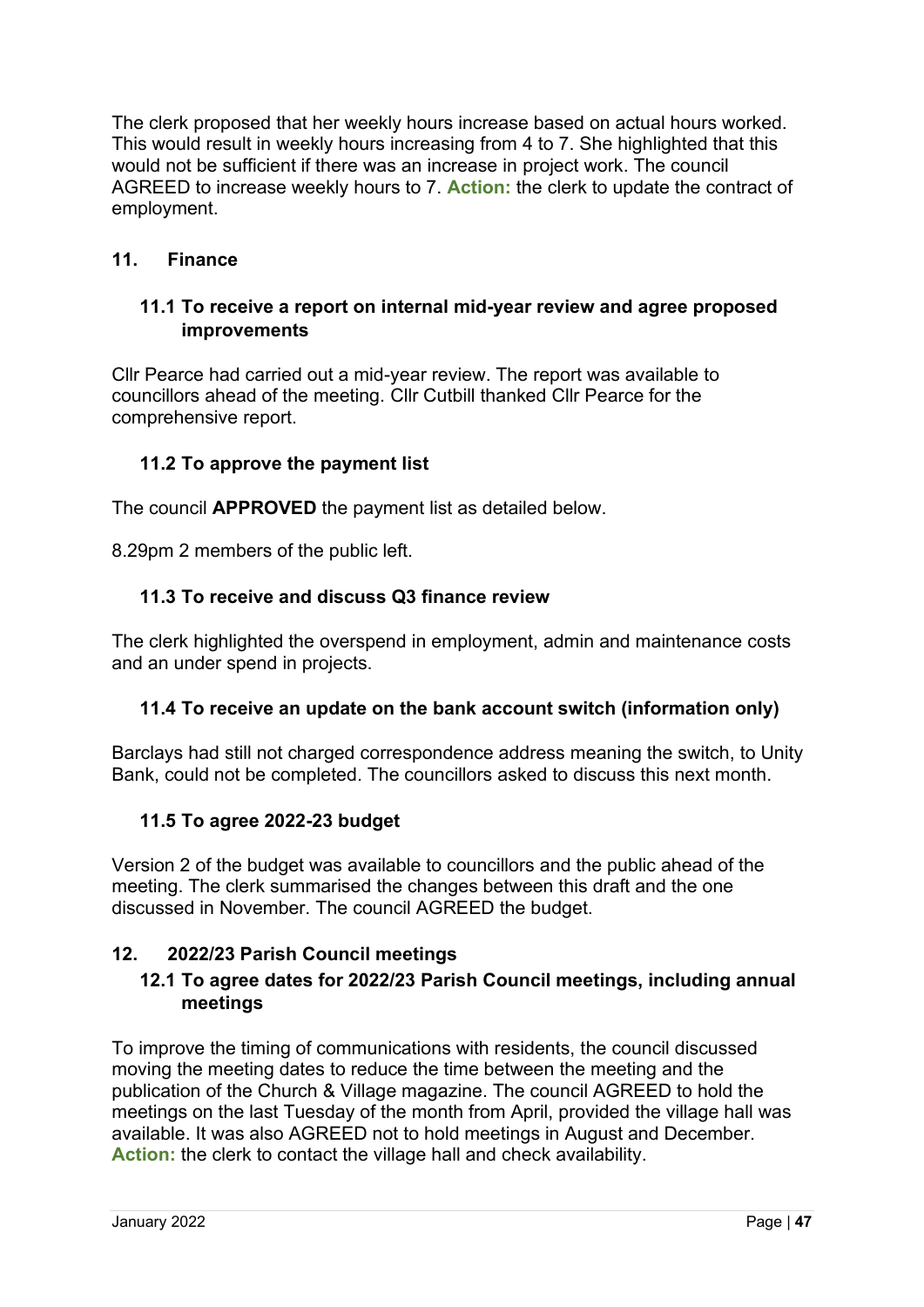The council AGREED to hold both the Annual Parish Meeting and the Annual Parish Council Meeting on the same date. If the village hall is available this will be on Tuesday 31 May.

#### **12.2 To agree speakers to be invited to the annual parish meeting**

The council agreed to invite the same speakers as last year. **Action:** Cllr Cutbill to send the clerk the details.

#### **13. Correspondence**

The correspondence was noted.

#### **14. To receive items for the next meeting agenda 8 February 2022**

Community Benefit Fund/Vattenfall (JP), litter pick (JP), agreed objectives update (AC), garage sale (AT), clothing bank (AT), trod at Stanfield Road (MBS), Speedwatch (AT), handyman (AC), bank accounts (AC/AT)

#### **Exclusion of the Public**

**It was resolved, under the Public Bodies (Admissions to Meetings) Act 1960, to exclude the public due to the confidential nature of the items to be discussed – chargeable rent.**

#### **15. To discuss rent chargeable for land adjoining the Gravel Pit House**

The council AGREED to increase annual rent from September 2022 to £70 p.a.

9.27pm Cllr Cutbill closed the meeting.